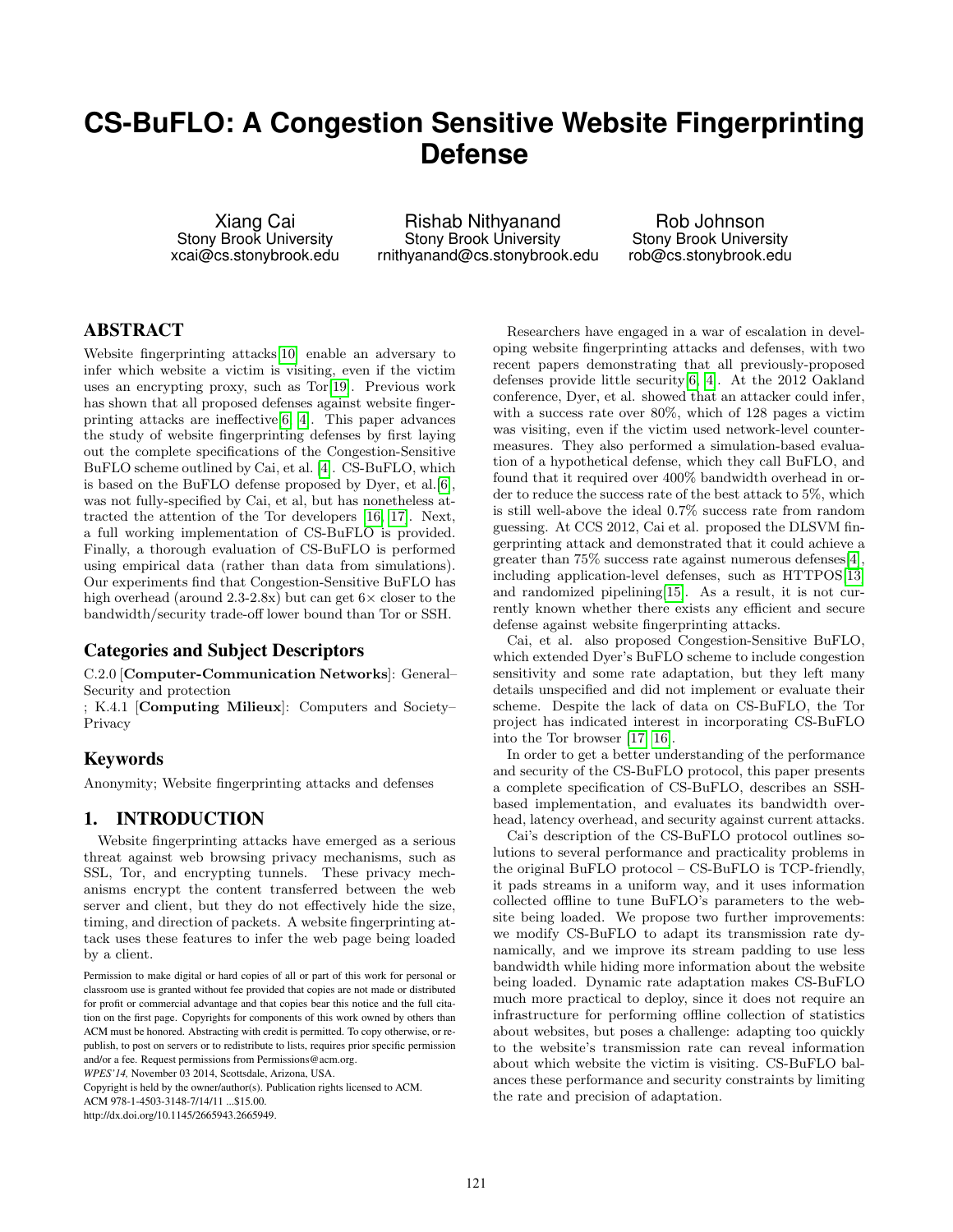| Defense                                    | $\boldsymbol{n}$ | Method     | Source                                                                                                                                                                                                                                                                                                                                                                                                                                                                                                                                                                                                                                                                                                                                                                                                                                | Panchenko | $VNG++$ | <b>DLSVM</b> | <b>BW</b> | Latency             |
|--------------------------------------------|------------------|------------|---------------------------------------------------------------------------------------------------------------------------------------------------------------------------------------------------------------------------------------------------------------------------------------------------------------------------------------------------------------------------------------------------------------------------------------------------------------------------------------------------------------------------------------------------------------------------------------------------------------------------------------------------------------------------------------------------------------------------------------------------------------------------------------------------------------------------------------|-----------|---------|--------------|-----------|---------------------|
| CS-BuFLO (CTSP)                            | 200              | Empirical  | this paper                                                                                                                                                                                                                                                                                                                                                                                                                                                                                                                                                                                                                                                                                                                                                                                                                            | 18.0      | 13.0    | 20.6         | 2.796     | 3.271               |
| CS-BuFLO (CPSP)                            | 200              | Empirical  | this paper                                                                                                                                                                                                                                                                                                                                                                                                                                                                                                                                                                                                                                                                                                                                                                                                                            | 24.2      | 16.5    | 34.3         | 2.289     | 2.708               |
| CS-BuFLO (CTSP)                            | 120              | Empirical  | this paper                                                                                                                                                                                                                                                                                                                                                                                                                                                                                                                                                                                                                                                                                                                                                                                                                            | 23.4      | 20.9    | 28.9         | 2.799     | 3.444               |
| CS-BuFLO (CPSP)                            | 120              | Empirical  | this paper                                                                                                                                                                                                                                                                                                                                                                                                                                                                                                                                                                                                                                                                                                                                                                                                                            | 30.6      | 22.5    | 40.5         | 2.300     | 2.733               |
| BuFLO $(\tau = 0, \rho = 40, d = 1000)$    | 128              | Simulation | [6]                                                                                                                                                                                                                                                                                                                                                                                                                                                                                                                                                                                                                                                                                                                                                                                                                                   | 27.3      | 22.0    | N/A          | 1.935     | N/A                 |
| BuFLO $(\tau = 0, \rho = 40, d = 1500)$    | 128              | Simulation | [6]                                                                                                                                                                                                                                                                                                                                                                                                                                                                                                                                                                                                                                                                                                                                                                                                                                   | 23.3      | 18.3    | N/A          | 2.200     | N/A                 |
| BuFLO $(\tau = 0, \rho = 20, d = 1000)$    | 128              | Simulation | $[6] \centering% \includegraphics[width=1.0\textwidth]{images/TrDiag_Cor.png} \caption{The 3D (top) and the 4D (bottom) of the 3D (bottom) and the 5D (bottom) of the 3D (bottom) of the 3D (bottom).} \label{TrDiag_Cor}$                                                                                                                                                                                                                                                                                                                                                                                                                                                                                                                                                                                                            | 20.9      | 15.6    | N/A          | 2.405     | N/A                 |
| BuFLO $(\tau = 0, \rho = 20, d = 1500)$    | 128              | Simulation | $[6] % \includegraphics[width=0.9\columnwidth]{figures/fig_0a.pdf} \caption{A small number of samples in the left and right. The left and right is the number of samples in the right.} \label{fig:1}$                                                                                                                                                                                                                                                                                                                                                                                                                                                                                                                                                                                                                                | 24.1      | 18.4    | N/A          | 3.013     | N/A                 |
| BuFLO $(\tau = 10^5, \rho = 40, d = 1000)$ | 128              | Simulation | $[6] % \includegraphics[width=0.9\columnwidth]{figures/fig_0a.pdf} \caption{A small number of samples in the left and right. The left and right is the number of samples in the right.} \label{fig:1}$                                                                                                                                                                                                                                                                                                                                                                                                                                                                                                                                                                                                                                | 14.1      | 12.5    | N/A          | 2.292     | N/A                 |
| BuFLO $(\tau = 10^5, \rho = 40, d = 1500)$ | 128              | Simulation | $[6] % \includegraphics[width=0.9\columnwidth]{figures/fig_0a.pdf} \caption{A small number of samples in the left and right. The left and right is the number of samples in the right.} \label{fig:1}$                                                                                                                                                                                                                                                                                                                                                                                                                                                                                                                                                                                                                                | 9.4       | 8.2     | N/A          | 2.975     | N/A                 |
| BuFLO $(\tau = 10^5, \rho = 20, d = 1000)$ | 128              | Simulation | $[6] \centering% \includegraphics[width=1.0\textwidth]{images/TrDiag_Cor.png} \caption{The 3D (top) and the 4D (bottom) of the 3D (bottom) and the 5D (bottom) of the 3D (bottom) of the 3D (bottom).} \label{TrDiag_Cor}$                                                                                                                                                                                                                                                                                                                                                                                                                                                                                                                                                                                                            | 7.3       | 5.9     | N/A          | 4.645     | N/A                 |
| BuFLO $(\tau = 10^5, \rho = 20, d = 1500)$ | 128              | Simulation | [6]                                                                                                                                                                                                                                                                                                                                                                                                                                                                                                                                                                                                                                                                                                                                                                                                                                   | 5.1       | 4.1     | N/A          | 5.188     | N/A                 |
| <b>HTTPOS</b>                              | 100              | Empirical  | $[4] % \includegraphics[width=0.9\columnwidth]{figures/fig_4} \caption{A graph shows a function of the parameter \{1,2,3\} \times \{1,2,4\} \times \{1,2,3\} \times \{1,2,3\} \times \{1,2,3\} \times \{1,2,3\} \times \{1,2,3\} \times \{1,2,3\} \times \{1,2,3\} \times \{1,2,3\} \times \{1,2,3\} \times \{1,2,3\} \times \{1,2,3\} \times \{1,2,3\} \times \{1,2,3\} \times \{1,2,3\} \times \{1,2$                                                                                                                                                                                                                                                                                                                                                                                                                               | 57.4      | N/A     | 75.8         | 1.361     | N/A                 |
| Tor+rand. pipe.                            | 100              | Empirical  | $[4] % \includegraphics[width=0.9\columnwidth]{figures/fig_4} \caption{A graph shows a function of the parameter $\{1,2,3,4,\cdots\}$ for the parameter $3$. The number of points are $3$. The number of points are $3$.} \label{fig:time}$                                                                                                                                                                                                                                                                                                                                                                                                                                                                                                                                                                                           | 62.8      | N/A     | 87.3         | 1.745     | N/A                 |
| Tor                                        | 100              | Empirical  | $[4] \centering% \includegraphics[width=1\textwidth]{images/TransY.pdf} \caption{The first two different values of $g_I$ and $g_I$ are shown in the left (upper) and the right (lower) and the right (lower) are shown in the right (lower) and the right (lower) are shown in the right (lower) and the right (lower) are shown in the right (lower) and the right (lower) are shown in the right (lower) and the right (lower) are shown in the right (lower) and the right (lower) are shown in the right (lower) and the right (lower) are shown in the right (lower) and the right (lower) are shown in the right (lower) and the right (lower) are shown in the right (lower) and the right (lower) are shown in the right (lower) and the right (lower) are shown in the right (lower) and the right (lower) are shown in the$ | 65.4      | N/A     | 83.7         | N/A       | N/A                 |
| Tor                                        | 120              | Empirical  | this paper                                                                                                                                                                                                                                                                                                                                                                                                                                                                                                                                                                                                                                                                                                                                                                                                                            | 56.3      | 36.8    | 77.4         | 1.247     | 4.583~ <sup>a</sup> |
| Tor                                        | 200              | Empirical  | this paper                                                                                                                                                                                                                                                                                                                                                                                                                                                                                                                                                                                                                                                                                                                                                                                                                            | 50.1      | 31.8    | 75.1         | 1.244     | 4.919               |
| Tor                                        | 775              | Empirical  | $[14]$                                                                                                                                                                                                                                                                                                                                                                                                                                                                                                                                                                                                                                                                                                                                                                                                                                | 54.6      | N/A     | N/A          | N/A       | N/A                 |
| Tor                                        | 800              | Empirical  | $[4]$                                                                                                                                                                                                                                                                                                                                                                                                                                                                                                                                                                                                                                                                                                                                                                                                                                 | 40.1      | N/A     | 50.6         | N/A       | N/A                 |
| <b>SSH</b>                                 | 120              | Empirical  | this paper                                                                                                                                                                                                                                                                                                                                                                                                                                                                                                                                                                                                                                                                                                                                                                                                                            | 86.5      | 75.0    | 80.7         | 1.128     |                     |
| <b>SSH</b>                                 | 200              | Empirical  | this paper                                                                                                                                                                                                                                                                                                                                                                                                                                                                                                                                                                                                                                                                                                                                                                                                                            | 84.4      | 72.9    | 79.4         | 1.111     |                     |

<span id="page-1-0"></span>Table 1: Main evaluation results for CS-BuFLO, and comparison to results on other schemes reported in other papers. Bandwidth and Latency are reported as overhead ratios.

We have implemented CS-BuFLO in a custom version of OpenSSH. Our implementation also includes a Firefox browser plugin that informs the SSH client when the browser has finished loading a web page. The CS-BuFLO implementation uses this information to reduce the amount of padding performed after the page load has completed.

We evaluate CS-BuFLO, and compare it to Tor, on the Alexa top 200 websites in the closed-world setting. The Alexa top 200 websites represent approximately 91% of page loads on the internet [\[1\]](#page-8-3), so these results reflect the security users will obtain when using these schemes in the real world. Furthermore, prior work on website fingerprinting attacks has found that an attackers success rate only goes down as the number of websites increases, so our results give a highconfidence upper bounds on the success rate these attacks may achieve in larger settings.

In our experiments, CS-BuFLO uses 2.8 times as much bandwidth as SSH (i.e. no defense) and the best known attack had only a 20% success rate at inferring which of 200 websites a victim was visiting. This is a substantial improvement over previously-proposed schemes – the same attack had a success rate over 75% against Tor and SSH under the same conditions. Table [1](#page-1-0) compares our results with results reported in other papers. These comparisons must be done carefully, since the experiments used different numbers of websites and methodologies. Nonetheless, the following conclusions are clear from the data:

- CS-BuFLO hides more information than Tor, SSH, HTTPOS, and Tor with randomized pipelining, albeit with higher cost. For example, the DLSVM attack has a lower success rate against CS-BuFLO in a closedworld experiment with 100 websites than it has against Tor with 800 websites.
- Overall, CS-BuFLO achieves approximately the same bandwidth/security trade-off in our empirical analy-

sis as BuFLO achieved in Dyer's simulated evaluation. For example, CS-BuFLO in CTSP mode had a bandwidth ratio of 2.8 and Panchenko's attack had a success rate of 23.4% on 120 websites. BuFLO with  $\tau = 0$ ,  $\rho = 40$ , and  $d = 1500$  had almost identical security, but a bandwidth ratio of 2.2. Although CS-BuFLO optimizes many aspects of the BuFLO protocol, an empirical evaluation presents issues that do not arise in a simulation, such as dropped packets, retransmissions, and application-level timing dependencies.

We use results from previous work [\[3\]](#page-8-4) to compare defenses that offer different security/bandwidth trade-offs by comparing how close they are to the lower bound. We find that Congestion-Sensitive BuFLO gets over 6× closer to the bandwidth/security trade-off lower bound than Tor or plain SSH. Dyer's reported experiments with BuFLO showed somewhat better trade-off performance, but those results were based on simulations and are not directly comparable. Despite the improvement of CS-BuFLO over Tor and SSH, there is still a large gap between the lower bounds and the best defenses.

In summary, this paper makes the following contributions: Section [3](#page-2-0) gives a complete specification of the CS-BuFLO protocol, describing optimizations to make the protocol congestion sensitive, rate adaptive, and efficient at hiding macroscopic website features, such as total size and the size of the last object. Section [4](#page-6-0) describes our prototype implementation in SSH, which also includes a Firefox plugin to notify the proxy when the browser finishes loading a web page. Section [5](#page-6-1) presents empirical evaluation results for CS-BuFLO, Tor, and SSH, and shows that CS-BuFLO provides better security, albeit at higher bandwidth costs. We also show that CS-BuFLO is closer to the lower bound on the security/bandwidth trade-off than Tor and SSH.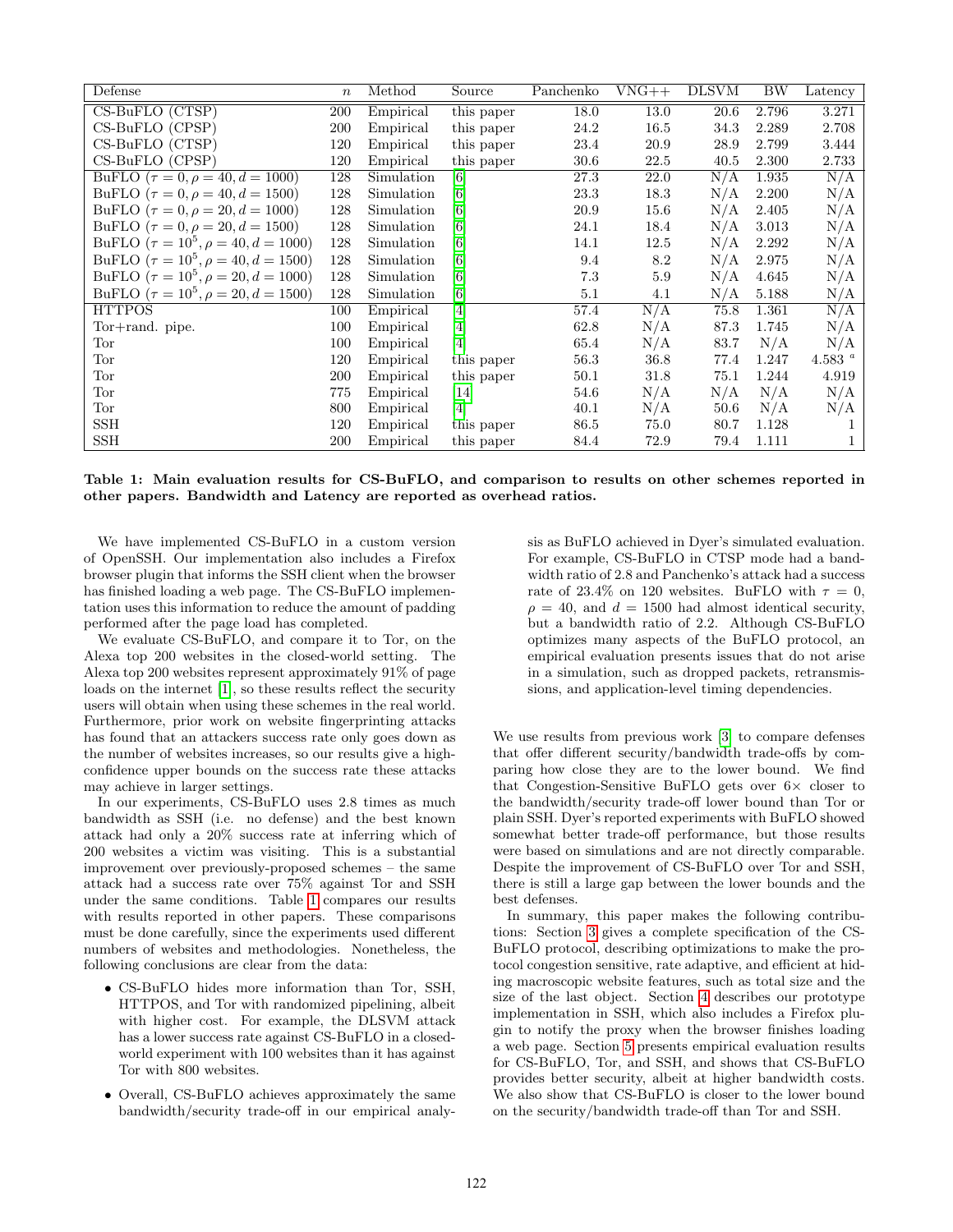## 1.1 Website Fingerprinting Attacks

In a website fingerprinting attack, an adversary is able to monitor the communications between a victim's computer and a private web browsing proxy. The private browsing proxy may be an SSH proxy, VPN server, Tor, or other privacy service. The traffic between the user and proxy is encrypted, so the attacker can only see the timing, direction, and size of packets exchanged between the user and the proxy. Based on this information, the attacker attempts to infer the website(s) that the user is visiting via the proxy. The attacker can prepare for the attack by collecting information about websites in advance. For example, he can visit websites using the same privacy service as the victim, collecting a set of website "fingerprints", which he later uses to recognize the victim's site.

Fingerprinting attacks are an important class of attacks on private browsing systems. For example, Tor states that it "prevents anyone from learning your location or browsing habits."[\[19\]](#page-9-0) Successful fingerprinting attacks undermine this security goal. Fingerprinting attacks are also a natural fit for governments that monitor their citizens' web browsing habits. The government may choose not to (or be unable to) block the privacy service, but nonetheless wish to infer citizens' activities when using the service. Since it can monitor international network connections, the government is in a good position to mount website fingerprinting attacks.

Researchers have proposed two scenarios for evaluating website fingerprinting attacks and defenses: closed-world models and open-world models. A closed-world model consists of a finite number,  $n$ , of web pages. Typical values of  $n$ used in past work range from 100 to 800 [\[6,](#page-8-1) [4,](#page-8-2) [14\]](#page-9-5). The attacker can collect traces and train his attack on the websites in the world. The victim then selects one website uniformly at random, loads it using some defense mechanism, such as Tor or SSH, and the attacker attempts to guess which website the victim loaded. The key performance metric is the attacker's average success rate. In an open-world model, there is a population of victims, each of which may visit any website in the real world, and may select the website using a probability distribution of their choice. The attacker does not know any individual victim's distribution over websites, but has aggregate statistics about website popularity. The attacker's goal is to infer which of the victims are visiting a particular "website of interest", i.e. an illegal or censored site. In this case, the primary evaluation criteria are false positives and false negatives. Perry has critiqued the closedworld model for its artificiality [\[16\]](#page-9-1). However, the two models are connected: Cai, et al., showed how to bootstrap a closed-world attack into an open-world attack, such that better closed-world performance yields better open-world performance [\[4\]](#page-8-2). Thus, although experiments in the closedworld cannot tell us whether an attack or defense will be successful in the real world, we can use closed-world experiments to compare different attacks and defenses.

## 2. RELATED WORK

Network-level website fingerprinting defenses pad packets, split packets into multiple packets, or insert dummy packets. Dyer, et al., list numerous approaches to padding individual packets, including pad-to-MTU, pad-to-power-oftwo, random padding, etc.[\[6\]](#page-8-1). They showed that none of the padding schemes was effective against the attacks they evaluated. Wright, et al., proposed traffic morphing, in which packets are padded and/or fragmented so that they conform to a specified target distribution[\[21\]](#page-9-6). Dyer, et al., defeated this defense, as well[\[6\]](#page-8-1). Lu, et al., extended traffic morphing to operate on n-grams of packet sizes, i.e. their scheme pads and fragments packets so that n-grams of packet sizes match a target distribution[\[12\]](#page-9-7). Dyer, et al. also proposed BuFLO, which pads or fragments all packets to a fixed size, sends packets at fixed intervals, injecting dummy packets when necessary, and always transmits for at least a fixed amount of time[\[6\]](#page-8-1). They found that they could reduce their best attack's success rate to 5% (when guessing from 128 websites), at a bandwidth overhead of 400%. Fu, et al., found in early work that changes in CPU load can cause slight variations in the time between packets in schemes that attempt to send packets at fixed intervals, and recommended randomized inter-packet intervals instead[\[7\]](#page-8-5).

Application-level defenses alter the sequence of HTTP requests and responses to further obfuscate the user's activity. For example, HTTPOS uses HTTP pipelining, HTTP Range requests, dummy requests, extraneous HTTP headers, multiple TCP connections, and munges TCP window sizes and maximum segment size (MSS) fields[\[13\]](#page-9-3). Tor has also released an experimental version of Firefox that randomizes the order in which embedded objects are requested, and the level of pipelining used by the browser during the requests[\[15\]](#page-9-4). Both schemes were defeated by Cai, et al[\[4\]](#page-8-2).

Researchers have proposed numerous attacks on basic encrypting tunnels, such as HTTPS, VPNs, and IPSec[\[2,](#page-8-6) [5,](#page-8-7) [8,](#page-8-8) [9,](#page-8-9) [10,](#page-8-0) [11,](#page-9-8) [12,](#page-9-7) [18,](#page-9-9) [22,](#page-9-10) [23,](#page-9-11) [6\]](#page-8-1). These attacks focus primarily on packet sizes, which carry a lot of information when no padding scheme is in use. Herrmann, et al., developed an attack based on packet sizes that worked well on simple encrypting tunnels[\[9\]](#page-8-9), but performed quite poorly against Tor, which transmits data in 512-byte cells. Panchenko, et al., designed an attack that used packet sizes, along with some ad hoc features designed to capture higher-level information about the HTTP protocol, and achieved good success against Tor[\[14\]](#page-9-5). Dyer, et al. performed a comprehensive evaluation of attacks and defenses, and developed their own attack, called VNG++, that achieved good success against many network-level defenses[\[6\]](#page-8-1). Cai, et al., proposed an attack, based on string edit distance, that performs well against a wide variety of defenses, included application-level defenses, such as HTTPOS and Tor's randomized pipelining[\[4\]](#page-8-2). Wang, et al. improved this attack's performance against Tor by incorporating information about the structure of the Tor protocol [\[20\]](#page-9-12). Danezis, Yu, et al., and Cai, et al., all proposed to use HMMs to extend web page fingerprinting attacks to web site fingerprinting attacks[\[5,](#page-8-7) [22,](#page-9-10) [4\]](#page-8-2).

#### <span id="page-2-0"></span>3. Congestion-Sensitive BuFLO

Dyer, et al., described BuFLO, a hypothetical defense scheme that hides all information about a website, except possibly its size, and performed a simulation-based evaluation that found that, although BuFLO is able to offer good security, it incurs a high cost to do so.

In this section, we describe Congestion-Sensitive BuFLO (CS-BuFLO), an extension to BuFLO that includes numerous security and efficiency improvements. CS-BuFLO represents a new approach to the design of fingerprinting defenses. Most previously-proposed defenses were designed in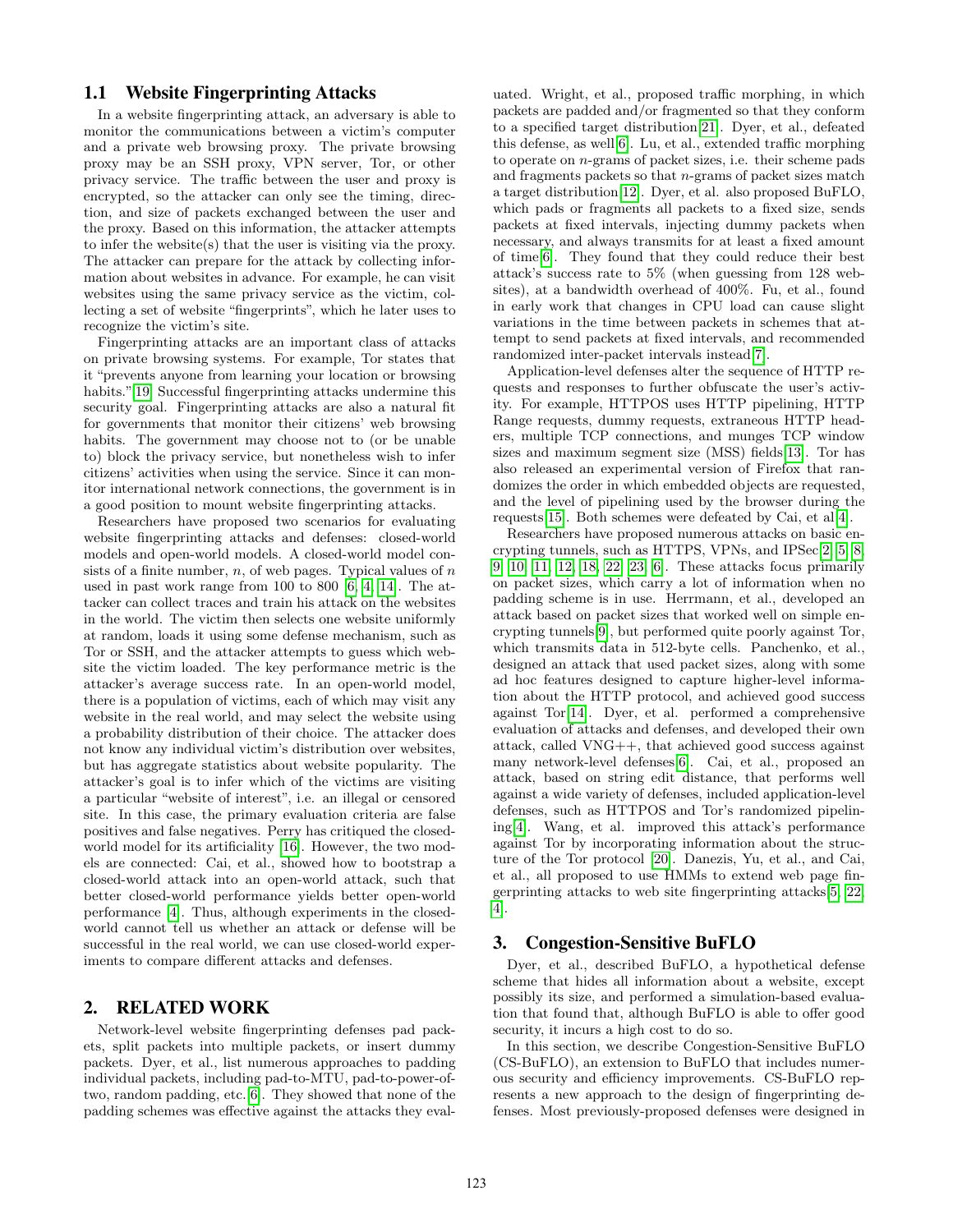response to known attacks, and therefore took a black-listing approach to information leaks, i.e. they tried to hide specific features, such as packet sizes. In designing CS-BuFLO, we take a white-listing approach – we start with a design that hides all traffic features, and iteratively refine the design to reveal certain traffic features that enable us to achieve significant performance improvements without significantly harming security.

#### 3.1 Review of BuFLO

The Buffered Fixed-Length Obfuscator (BuFLO) of Dyer, et al., transmits a packet of size d bytes every  $\rho$  milliseconds, and continues doing so for at least  $\tau$  milliseconds. If  $b < d$ bytes of application data are available when a packet is to be sent, then the packet is padded with  $d - b$  extra bytes of junk. The protocol assumes that the junk bytes are marked so that the receiver can discard them. If the website does not finish loading within  $\tau$  milliseconds, then BuFLO continues transmitting until the website finishes loading and then stops immediately. Dyer, et al., did not specify how Bu-FLO detects when the website has finished loading. They also did not specify how BuFLO handles bidirectional communication – presumably independent BuFLO instances are run at each end-point. BuFLO effectively hides everything about the website, except possibly its size, but has several shortcomings:

- It either completely hides the size of the website or completely reveals it  $(\pm d)$  bytes). Thus it does not provide the same level of security to all websites.
- BuFLO has large overheads for small websites. Thus its overhead is also unevenly distributed.
- BuFLO is not TCP-friendly. In fact, it is the epitome of a bad network citizen. Further, BuFLO does not adapt when the user is visiting fast or slow websites. It wastes bandwidth when loading slow sites, and causes large latency when loading fast websites.
- BuFLO must be tuned to each user's network connection. If the BuFLO bandwidth,  $\frac{1000d}{\rho}$  B/s, exceeds the user's connection speed, then BuFLO will incur additional delay without improving security.
- Past research by Fu, et al., showed that transmitting at fixed intervals can reveal load information at the sender, which an attacker can use to infer partial information about the data being transmitted[\[7\]](#page-8-5).

Dyer, et al., proposed BuFLO as a straw-man defense system, so it is understandable that they did not bother addressing these problems. However, we show below that several of these problems have common solutions, e.g. we can simultaneously improve overhead and TCP-friendliness, simultaneously make security and overhead more uniform, etc. Thus, as our evaluation will show, CS-BuFLO may be a practical and efficient defense for users requiring a high level of security.

Further, as noted by its authors, BuFLO's simulation based results "reflect an ideal implementation that assumes the feasibility of implementing fixed packet timing intervals. This is at the very least difficult and clearly impossible for certain values of  $\rho$ . Simulation also ignores the complexities of cross-layer communication in the network stack" [\[6\]](#page-8-1). As a

result, it remains unclear how well the defense performs in the real world.

## 3.2 Overview of Congestion-Sensitive BuFLO

Algorithm [1](#page-4-0) shows the main loop of the CS-BuFLO server. The client loop is similar, except for the few differences discussed throughout this section. Similar to BuFLO, CS-BuFLO delivers fixed-size chunks of data at semi-regular intervals. CS-BuFLO randomizes the timing of network writes in order to counter the attack of Fu, et al.[\[7\]](#page-8-5), but it maintains a target average inter-packet time,  $\rho^*$ . CS-BuFLO periodically updates  $\rho^*$  to match its bandwidth to the rate of the sender (Section [3.3\)](#page-3-0). Since updating  $\rho^*$  based on the sender's rate reveals information about the sender, CS-BuFLO performs these updates infrequently. CS-BuFLO uses TCP to be congestion friendly, and uses feedback from the TCP stack in order to reduce the amount of junk data it needs to send (Section [3.4\)](#page-4-1). Also like BuFLO, CS-BuFLO transmits extra junk data after the website has finished loading in order to hide the total size of the website. However, CS-BuFLO uses a scale-independent padding scheme (Section [3.5\)](#page-4-2) and monitors the state of the page loading process to avoid some unnecessary overheads (Section [3.6\)](#page-5-0).

#### <span id="page-3-0"></span>3.3 Rate Adaptation

CS-BuFLO adapts its transmission rate to match the rate of the sender. This reduces wasted bandwidth when proxying slow senders, and it reduces latency when proxying fast senders. However, adapting CS-BuFLO's transmission rate to match the sender's reveals information about the sender, and therefore may harm security.

As shown in Figure [1,](#page-4-3) CS-BuFLO takes several steps to limit the information that is leaked through rate adaptation. First, it only adapts after transmitting  $2^k$  bytes, for some integer  $k$ . Thus, during a session in which CS-BuFLO transmits *n* bytes, CS-BuFLO will perform  $log_2 n$  rate adjustments, limiting the information leaked from these adjustments. This choice also allows CS-BuFLO to adapt more quickly during the beginning of a session, when the sender is likely to be performing a TCP slow start. During this phase, CS-BuFLO is able to ramp up its transmission rate just as quickly as the sender can.

CS-BuFLO further limits information leakage by using a robust statistic to update  $\rho^*$ . Between adjustments, it collects estimates of the sender's instantaneous bandwidth. It then sets  $\rho^*$  so as to match the sender's median instantaneous bandwidth. Median is a robust statistic, meaning that the new  $\rho^*$  value will not be strongly influenced by bandwidth bursts and lulls, and hence  $\rho^*$  will not reveal much about the sender's transmission pattern.

Note that the estimator only collects measurements during uninterrupted bursts from the sender. This ensures that the bandwidth measurements do not include delays caused by dependencies between requests and responses. For example, if the estimator sees a packet  $p_1$  from the website, then a packet  $p_2$  from the client, and then another packet  $p_3$  from the website, it may be the case that  $p_3$  is a response to  $p_2$ . In this case, the time between  $p_1$  and  $p_3$  is constrained by the round trip time, not the website's bandwidth.

Finally, CS-BuFLO rounds all  $\rho^*$  values up to a power of two. This further hides information about the sender's true rate, and gives the sender room to increase it's transmission rate, e.g. during slow start.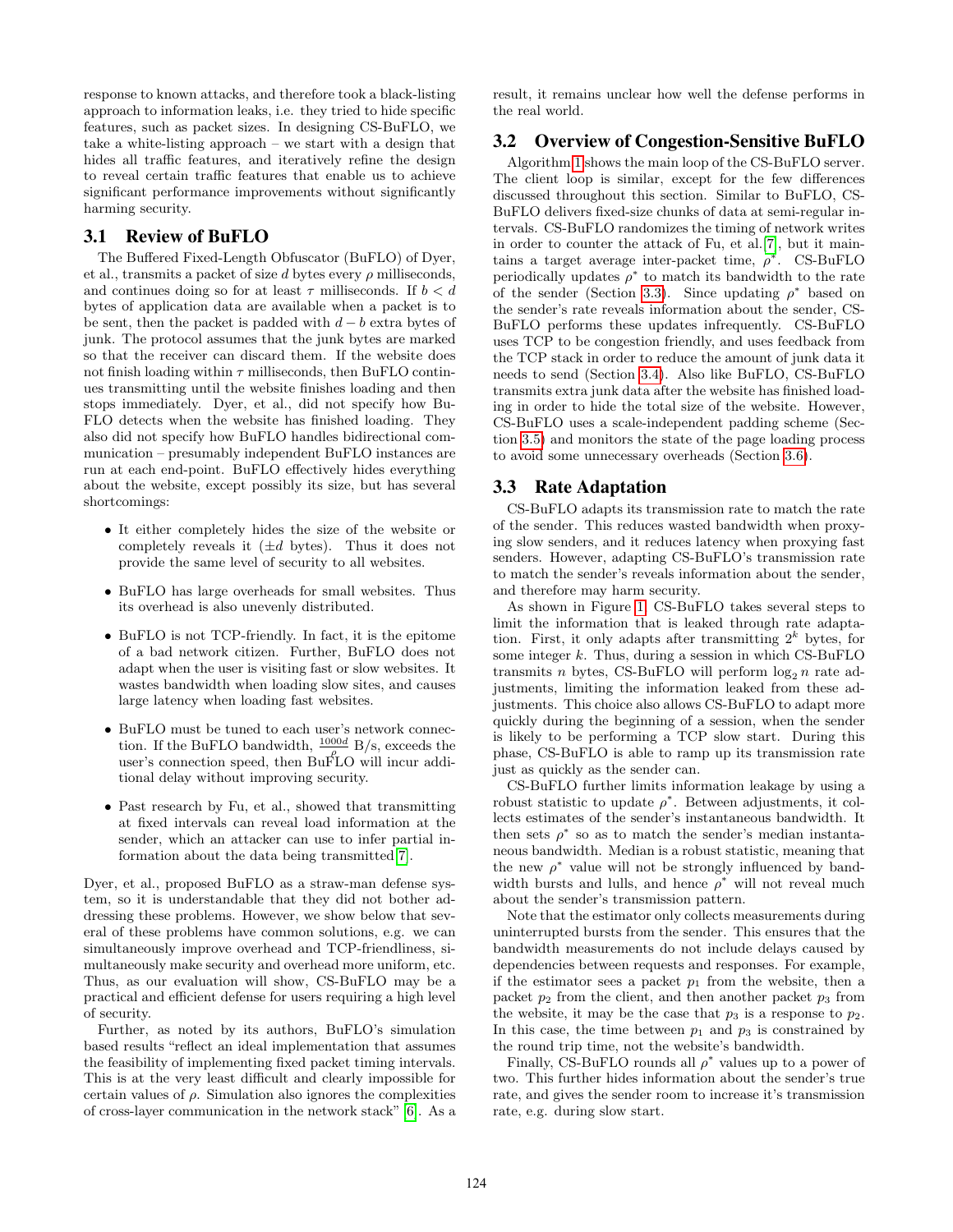

Figure 1: Rate adaptation in CS-BuFLO.  $\rho^*$  is updated based on the packets transmitted to the other end between  $T_2$  and  $T_{15}$ . Time intervals between two consecutive packets are stored in an array Intervals. The two packets under consideration both contain some real payload data and they belong to the same burst. i.e.  $\text{Intervals} = [T_3 - T_2, T_5 - T_3, T_9 - T_8, T_{12} - T_{11}, T_{14} - T_{12}, T_{15} - T_{14}] \text{ and } \rho^* = 2^{\lfloor \log_2 Median(\text{Intervals}[]) \rfloor}.$ 

<span id="page-4-0"></span>

| Algorithm 1 The main loop of the Congestion-Sensitive                             |
|-----------------------------------------------------------------------------------|
| BuFLO server.                                                                     |
| function $\text{CSBUFLO-SERVER}(s)$                                               |
| while true do                                                                     |
| $(m, \rho)$ = READ-MESSAGE( $\rho$ )                                              |
| if $m$ is application data from website then                                      |
| $output \rightarrow \text{output} - output \rightarrow \text{wff} \parallel data$ |
| $real-bytes \leftarrow real-bytes + LENGTH(m)$                                    |
| $last\text{-}site\text{-}response\text{-}time \leftarrow \text{CURRENT-TIME}$     |
| else if $m$ is application data from client then                                  |
| send $m$ to the website                                                           |
| $\rho\text{-}stats \leftarrow \rho\text{-}stats \parallel \bot$                   |
| $onLoadEvent \leftarrow 0, padding-done \leftarrow 0$                             |
| else if $m$ is on Load message then                                               |
| $onLoadEvent \leftarrow 1$                                                        |
| else if $m$ is padding-done message then                                          |
| $padding\text{-}done \leftarrow 1$                                                |
| else if $m$ is a time-out then                                                    |
| if <i>output-buff</i> is not empty then                                           |
| $\rho\text{-}stats \leftarrow \rho\text{-}stats \parallel \text{CURRENT-TIME}$    |
| end if                                                                            |
| $(output-buff, j) \leftarrow \text{CS-SEND}(s, output-buff)$                      |
| $junk-bytes \leftarrow junk-bytes + j$                                            |
| end if                                                                            |
| if DONE-XMITTING then                                                             |
| reset all variables                                                               |
| else $\rho^*$ : Average time between sends to client                              |
| if $\rho^* = \infty$ then                                                         |
| $\rho^* \leftarrow \text{INITIAL-RHO}$                                            |
| else if $CROSED-THRESHOLD(real-bytes, junk-$                                      |
| $bytes)$ then                                                                     |
| $\rho^* \leftarrow \text{RHO-ESTIMATOR}(\rho\text{-}stats, \rho^*)$               |
| $\rho$ -stats $\leftarrow \emptyset$                                              |
| end if                                                                            |
| <b>if</b> m is a time-out <b>then</b>                                             |
| $\rho \leftarrow$ random number in $[0, 2\rho^*]$                                 |
| end if                                                                            |
| end if                                                                            |
| end while                                                                         |
| end function                                                                      |
|                                                                                   |

<span id="page-4-3"></span>Algorithm 2 Algorithm for estimating new value of  $\rho^*$ based on past network performance.

| function RHO-ESTIMATOR( $\rho$ -stats, $\rho^*$ )                                                                                    |
|--------------------------------------------------------------------------------------------------------------------------------------|
| $I \leftarrow [\rho \text{-}stats_{i+1} - \rho \text{-}stats_i \mid \rho \text{-}stats_i \land \rho \text{-}stats_{i+1} \neq \perp]$ |
| if $I$ is empty list then                                                                                                            |
| return $\rho^*$                                                                                                                      |
| else                                                                                                                                 |
| return $2^{\lfloor \log_2 \text{MEDIAN}(I) \rfloor}$                                                                                 |
| end if                                                                                                                               |
| end function                                                                                                                         |

# <span id="page-4-1"></span>3.4 Congestion-Sensitivity

There's a trivial way to make BuFLO congestion sensitive and TCP friendly: run the protocol over TCP. With this approach, we grab an additional opportunity for increasing efficiency: when the network is congested, CS-BuFLO does not need to insert junk data to fill the output buffer.

Algorithm [3](#page-5-1) shows our method for taking advantage of congestion to reduce the amount of junk data sent by CS-BuFLO. Note first that  $CS-SEND$  always writes exactly  $d$ bytes to the TCP socket. Since the amount of data presented to the TCP socket is always the same, this algorithm reveals no information about the timing or size of application-data packets from the website that have arrived at the CS-BuFLO proxy.

This algorithm takes advantage of congestion to reduce the amount of junk data it sends. To see why, imagine the TCP connection to the client stalls for an extended period of time. Eventually, the kernel's TCP send queue for socket s will fill up, and the call to write will return 0. From then until the TCP congestion clears up, CS-BuFLO calls to cs-send will not append any further junk data to B.

# <span id="page-4-2"></span>3.5 Stream Padding

CS-BuFLO hides the total size of real data transmitted by continuing to transmit extra junk data after the browser and web server have stopped transmitting.

Table [2](#page-5-2) shows two related padding schemes we experimented with in CS-BuFLO. Both schemes introduce at most a constant factor of additional cost, but reveal at most a logarithmic amount of information about the size of the web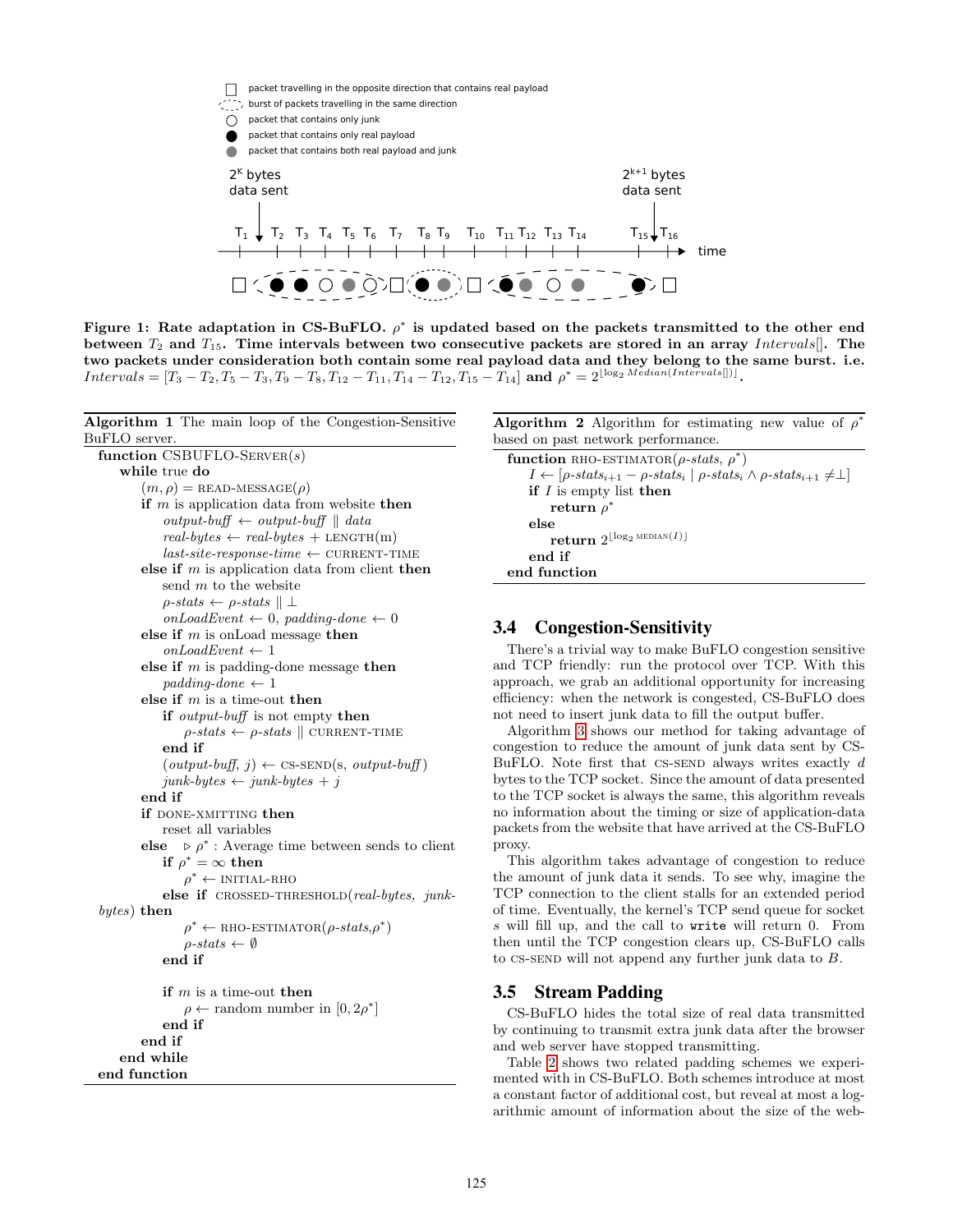Algorithm 3 Algorithm for sending data and using feedback from TCP. Socket s should be configured with O\_NONBLOCK.

<span id="page-5-1"></span>function  $CS-SEND(s, output-buff)$  $n \leftarrow$ LENGTH(*output-buff*)  $i \leftarrow 0$ if  $n <$  packet-size then  $j \leftarrow$  PACKET-SIZE – n  $output \rightarrow \text{output} \rightarrow \text{output} \rightarrow \text{inf}$  | j end if  $r \leftarrow \texttt{write}(s, \text{output-buff}, \text{PACKET-SIZE})$ if  $r \geq n$  then  $\triangleright$  Optional: reclaim unsent junk  $output \text{-} \text{buffer}$  buffer  $j \leftarrow r - n$ else remove last  $j$  bytes from *output-buff* remove first  $r$  bytes from *output-buff*  $i \leftarrow 0$ end if return  $(output-buff, j)$ end function

| Padding<br><b>Schemes</b> | Payload<br>Before | Junk<br>Be-<br>fore | Total Bytes<br>After            |
|---------------------------|-------------------|---------------------|---------------------------------|
| payload<br>padding        | R.                |                     | $c2^{\lfloor \log_2 R \rfloor}$ |
| <i>total</i><br>padding   | R.                | J.                  | $2\lceil \log_2(R+J) \rceil$    |

Table 2: Two different padding schemes for CS-BuFLO.

site. The first scheme, which we call payload padding, continues transmitting until the total amount of transmitted data  $(R+J)$  is a multiple of  $2^{\lceil \log_2 R \rceil}$ . This padding scheme will transmit at most  $2^{\lceil \log_2 R \rceil}$  additional bytes, so it increases the cost by at most a factor of 2, but it reveals only  $log_2 R$ .

The second scheme, which we call total padding, continues transmitting until  $R + J$  is a power of 2. This also increases the cost by at most a factor of 2 and reveals, in the worst case,  $\log_2 R$ , but it will in practice hide more information about  $R$  than payload padding.

Note that the CS-BuFLO server and the CS-BuFLO client do not have to use the same stream padding scheme. Thus, there are four possible padding configurations, which we denote CPSP (client payload, server payload), CPST (client payload, server total), CTSP (client total, server payload) and CTST (client total, server total).

In order to determine when to stop padding, the CS-BuFLO server must know when the website has finished transmitting. Congestion-Sensitive BuFLO uses two mechanisms to recognize that the page has finished loading. First, the CS-BuFLO client proxy monitors for the browser's on-Load event. The CS-BuFLO client notifies the CS-BuFLO server when it receives the onLoad event from the browser. Once the CS-BuFLO server receives the onLoad message from the client, it considers the web server to be idle (see Algorithm [4\)](#page-5-3) and will stop transmitting as soon as it adds sufficient stream padding and empties its transmit buffer. As a backup mechanism, the CS-BuFLO server considers

<span id="page-5-3"></span>

| Algorithm 4 Definition of the DONE-XMITTING function.                 |
|-----------------------------------------------------------------------|
| function DONE-XMITTING                                                |
| $return$ LENGTH( <i>output-buff</i> )<br>$\left( \right)$             |
| $\wedge$ CHANNEL-IDLE $(onLoadEvent, last-site-response-time) \wedge$ |
| $(padding-done$                                                       |
| $\vee$ CROSSED-THRESHOLD(real-bytes + junk-bytes))                    |
| end function                                                          |
|                                                                       |
| function<br>CHANNEL-IDLE( $onLoadEvent$ ,                             |
| $last\text{-}site\text{-}response\text{-}time)$                       |
| <b>return</b> onLoadEvent $\vee$ (last-site-response-time +           |
| $\text{QUIET-TIME} < \text{CURRENT-TIME}$                             |
| end function                                                          |
|                                                                       |
| function CROSSED-THRESHOLD $(x)$                                      |
| return $ \log_2(x - PACKET-SIZE)  <  log_2 x $                        |
| end function                                                          |

the website idle if QUIET-TIME seconds pass without receiving new data from the website. We used a QUIET-TIME of  $2$ seconds in our prototype implementation.

#### <span id="page-5-0"></span>3.6 Early Termination

<span id="page-5-2"></span>As described above, the CS-BuFLO server is likely to finish each page load by sending a relatively long tail of pure junk packets. This tail can be a significant source of overhead and, somewhat surprisingly, may not provide much additional security.

Our initial investigations revealed that the long tail served two purposes which could also be served through other, more efficient means. As mentioned above, the long tail helps hide the total size of the website. However, the interior padding performed by CS-SEND also obscures the total size of the website. Our evaluation in Section [5](#page-6-1) investigates the security impact of additional stream padding.

In the specific context of web browsing, the long tail also hides the size of the last object sent from the web server to the client. The attacker can infer some information about the size of this object by measuring the amount of data the CS-BuFLO server sends to the CS-BuFLO client after the CS-BuFLO client stops transmitting to the CS-BuFLO server. However, this information can also be hidden by having the CS-BuFLO client continue to send junk packets to the CS-BuFLO server, i.e. more aggressive stream padding from the CS-BuFLO client may obviate the need for aggressive padding at the CS-BuFLO server.

Based on these ideas, we implemented an early termination feature in our CS-BuFLO prototype. The CS-BuFLO client notifies the CS-BuFLO server that it is done padding. After receiving this message, the CS-BuFLO server will stop transmitting as soon as the web server becomes idle and its buffers are empty.

Figure [2](#page-6-2) illustrates how the padding scheme used by the client and server can interact, including the impact of early termination. Additional client padding can hide the size of the last HTTP object, and early termination can avoid unnecessary padding. Our evaluation investigates the security/efficiency trade-offs between different padding regimes at the client and server, and how they interact with early termination.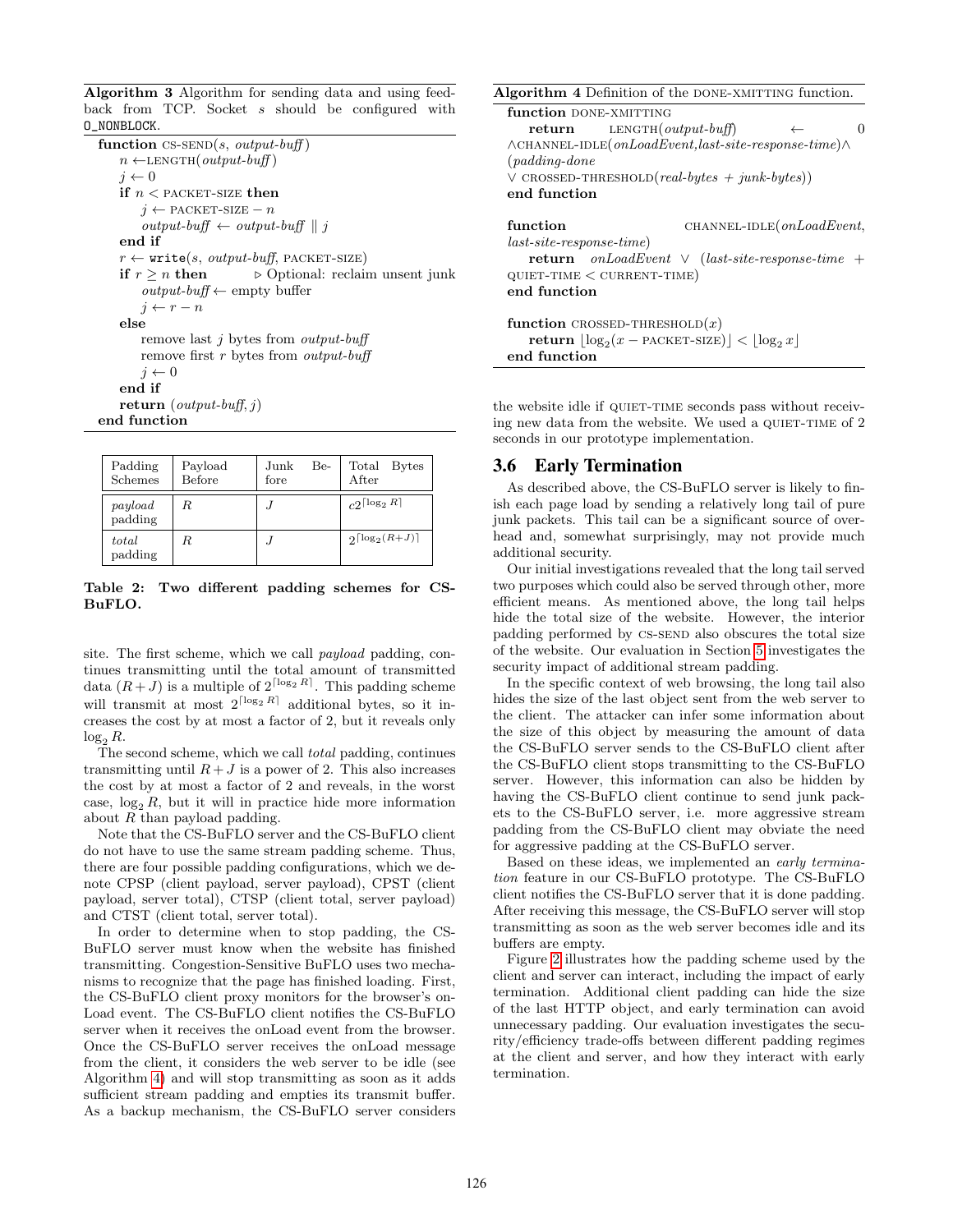

Figure 2: The interaction between client and server padding schemes and early termination. More padding at the client can help hide the size of the last object sent from the server to the client. Early termination can avoid unnecessary padding at the end of a page load.

# 3.7 Packet Sizes

Sending fixed-length packets hides packet size information from the attacker. Although any fixed length should work, it is important to choose a packet length that maximizes performance. Since we may transmit pure junk packets during the transmission, larger packets tend to cause higher bandwidth overhead, and on the other hand, smaller packets may not make full use of the link between the client and server, thus increase the loading time.

Preliminary investigations revealed that over 95.7% of all upstream packet transmissions are under 600 bytes, therefore, this was used as the standard packet size in our experiments.

## <span id="page-6-0"></span>4. PROTOTYPE IMPLEMENTATION

We modified OpenSSH5.9p1 to implement Algorithm [1.](#page-4-0) However, the optional junk recovery algorithm described in Algorithm [3](#page-5-1) was not implemented.

The SSH client was also modified to accept a new SOCKS proxy command code, onLoadCmd. This command was used to communicate to the server when to stop padding (as described in Section [3.5\)](#page-4-2). A Firefox plugin, Onload-Notify, that, upon detecting the page onLoad event, connects to the SSH client's SOCKS port and issues the on-LoadCmd, was also developed. In addition, the following OpenSSH message types were used: (1) The OpenSSH message type SSH\_MSG\_IGNORE, which means all payload in a packet of this type can be ignored, was used to insert junk data whenever needed. (2) The SSH\_MSG\_NOTIFY\_ONLOAD message was created to be used by the client to communicate reception of onLoadCmd from the browser, to the server. Upon receiving this message from the client, the CS-BuFLO server stops transmitting as soon as it empties its buffer and adds sufficient stream padding. (3) The SSH\_MSG\_NOTIFY\_PADDINGDONE message was created to implement the early termination feature of CS-BuFLO. Upon receiving this message from the client, the CS-BuFLO server stops transmitting as soon as the web server becomes idle and its buffers are empty.

All the above messages were buffered and transmitted just like other messages in Algorithm [1,](#page-4-0) i.e. using CS-SEND, therefore an attacker is unable distinguish these messages from other traffic.

# <span id="page-6-1"></span>5. EVALUATION

We investigated several questions during our evaluation: (1) How do the different stream padding schemes affect performance and security of CS-BuFLO? What is the effect of adding early termination to the protocol? (2) How does CS-BuFLO's security and overhead compare to Tor's, and how do they both compare to the theoretical minimums derived in [\[3\]](#page-8-4)? (3) Can we use the theoretical lower bounds to enable us to compare defenses that have different security/overhead trade-offs?

## <span id="page-6-2"></span>5.1 Experimental Setup

For our main experiments, we collected traffic from the Alexa top 200 functioning, non-redirecting web pages using four different defenses: plain SSH, Tor, CS-BuFLO with the CTSP padding and early termination, and CS-BuFLO with CPSP padding and early termination. We also collected several smaller data sets using other configurations of CS-BuFLO, but these are only used in the padding scheme evaluations (Table [3\)](#page-7-0).

We constructed a list of the Alexa top 200 functioning, non-redirecting, unique pages, as follows. We removed web pages that failed to load in Firefox (without Tor or any other proxy). We replaced URLs that redirected the browser to another URL with their redirect target. Some websites display different languages and contents depending on where the page is loaded, e.g. www.google.com and www.google.de. We kept only one URL for this type of website, i.e. we only had www.google.com in our set. Our data set consisted of Alexa's 200 highest-ranked pages that met these criteria.

We collected 20 traces of each URL, clearing the browser cache between each page load. We collected traces from each web page in a round-robin fashion. As a result, each load of the same URL occurred about 5 hours apart.

Measuring the precise latency of a fingerprinting defense scheme poses a challenge: we can easily measure the time it takes to load a page using the defense, but we cannot infer the exact time it would have taken to load the page without the defense. Therefore, every time we loaded a page using a defense, we immediately loaded it again using SSH to get an estimate of the time it would have taken to load the page without the defense in place. We then compute latency ratios the same way we compute bandwidth ratios, i.e. if  $L(t)$  is the total duration of a packet trace, the latency

ratio of a defense scheme is  $\frac{E[L(T_W^D)]}{E[L(T_W)]}$ .

We collected network traffic using several different computers with slightly different versions of Ubuntu Linux – ranging from 9.10 to 11.10. We used Firefox 3.6.23-3.6.24 and Tor 0.2.1.30 with polipo HTTP Proxy. All Firefox plugins were disabled during data collection, except when collecting CS-BuFLO traffic, where we enabled the OnloadNotify plugin. Three of the computers had 2.8GHz Intel Pentium CPUs and 2GB of RAM, one computer had a 2.4GHz Intel Core 2 Duo CPU with 2GB of RAM. We scripted Firefox using Ruby and captured packets using tshark, the commandline version of wireshark. For the SSH experiments, we used OpenSSH5.3p1. Our Tor clients used the default configuration. SSH tunnels passed between two machines on the same local network.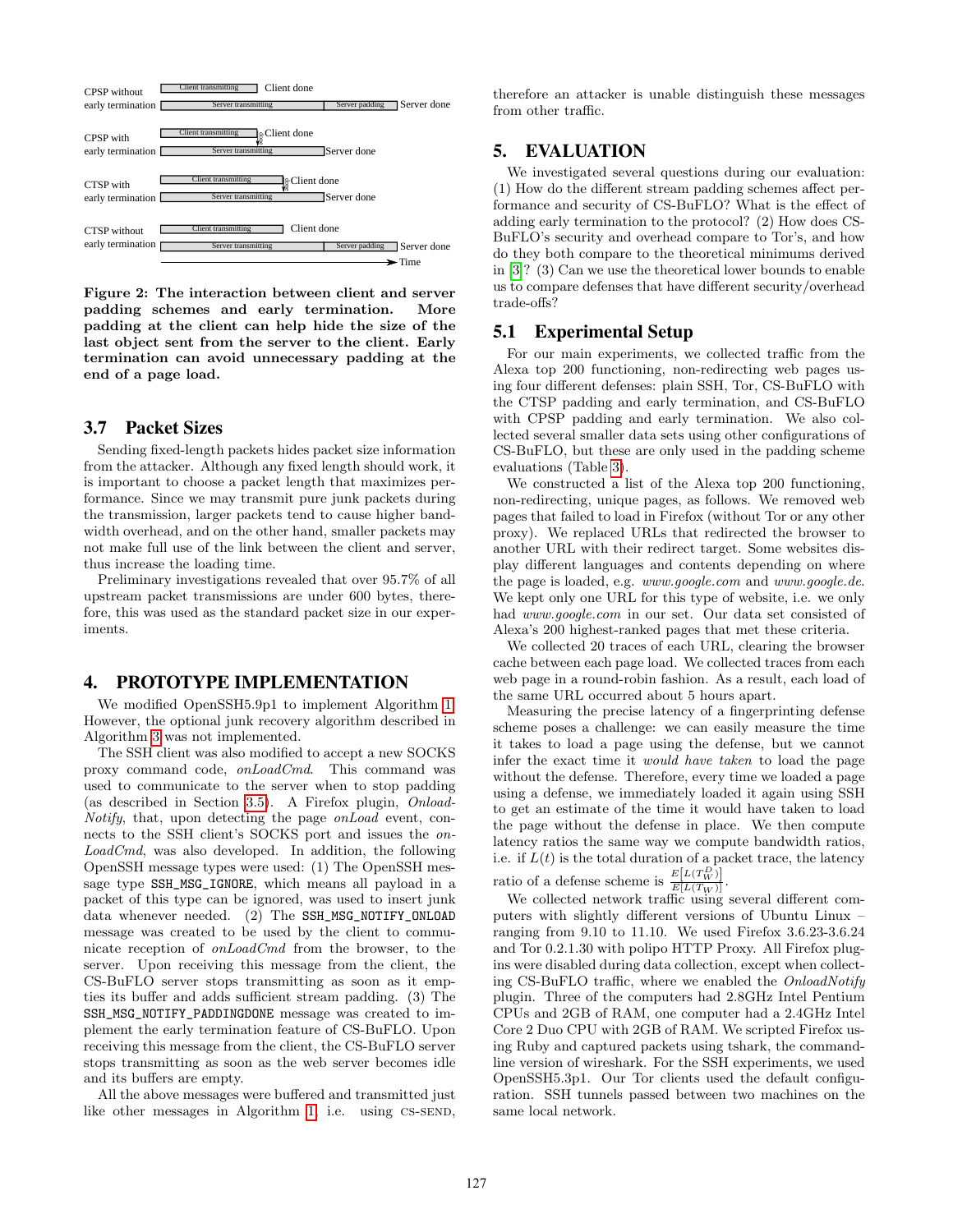| Padding     | Early<br>Termination | Bandwidth<br>Ratio | Latency<br>Ratio | $VNG++$<br>Accuracy |
|-------------|----------------------|--------------------|------------------|---------------------|
| <b>CTSP</b> | Yes                  | 3.59               | 3.91             | 29.0%               |
| <b>CTSP</b> | No                   | 3.73               | 3.51             | 29.6%               |
| <b>CPSP</b> | Yes                  | 2.60               | 2.87             | 34.2%               |
| <b>CPSP</b> | No                   | 3.42               | 3.52             | 36.0%               |

<span id="page-7-0"></span>Table 3: Security and performance of Congestion-Sensitive BuFLO variants. VNG++ success rate is the probability that the attack was able to correctly guess which of 50 web pages the user was visiting.

We measured the security of each defense by using the three best traffic analysis attacks in the literature: VNG++ [\[6\]](#page-8-1), the Panchenko SVM [\[14\]](#page-9-5), and DLSVM [\[4\]](#page-8-2). We ran each of the above classifiers against the traces generated by each defense using stratified 10-fold cross validation.

## 5.2 Results

Padding Schemes: Table [3](#page-7-0) shows the bandwidth ratio, latency ratio, and security (estimated using the VNG++ attack) of four different versions of CS-BuFLO on a data set of 50 websites. Note that early termination does not appear to affect security, although it can significantly reduce overhead in some configurations. All other experiments in this paper use early termination. The client padding scheme, on the other hand, appears to control a trade-off between security and overhead. Therefore we report the rest of our results for both CPSP and CTSP padding.

Security Comparison: Figure [3](#page-8-10) shows the level of security various defense schemes provide against three different attacks, as the number of web pages the attacker needs to distinguish increases. Note that the CS-BuFLO schemes have significantly better security than Tor and SSH. For each defense scheme, we compute its average bandwidth ratio, BO, and plot the lower bound on security that can be achieved within that ratio, using the algorithm from [\[3\]](#page-8-4).

Bandwidth Cost: Figure [4](#page-7-1) plots the bandwidth ratios of SSH, Tor, and CS-BuFLO with CTSP and CPSP padding. SSH has almost no overhead, and Tor's overhead is about 25% on average. CS-BuFLO with CPSP has an average overhead of 129%, CTSP has average overhead 180%. Thus CS-BuFLO's improved security does come at a price.

Comparisons with Theoretical Bounds: Figure [5](#page-9-13) evaluates CS-BuFLO, Tor, SSH, and BuFLO against the theoretical lower bounds  $[3]$ . Figure  $5(a)$  shows the results of our empirical evaluation of CS-BuFLO, Tor, and SSH on  $n =$ 120 sites and using the DLSVM attack to estimate security. We limit to 120 sites to make it easier to compare with the BuFLO results reported by Dyer, et al., and which use 128 sites. There is a significant gap between the bandwidth of CS-BuFLO and the lower bound. However, as can be seen in Figure [5\(c\),](#page-9-15) CS-BuFLO in CTSP mode is over  $6 \times$  closer to the trade-off lower bound than Tor for 200 sites, and is the most efficient scheme across all sizes we measured.

Figure [5\(b\)](#page-9-16) presents the results of our empirical evaluation of CS-BuFLO, Tor, and SSH on  $n = 120$  websites, using the Panchenko attack to estimate security. We also present Dyer's reported results from their experiments with BuFLO on 128 sites, also using the Panchenko attack. Note



<span id="page-7-1"></span>Figure 4: Bandwidth ratios of various defense schemes as a function of the number of possible web pages.

that, since Dyer used 128 sites to evaluate BuFLO, this slightly over-estimates BuFLO's security compared to the other schemes plotted in the figure. Also, recall that Dyer's experiments with BuFLO were all based on simulation. Despite the differences in experimental methodology, we can see that CS-BuFLO offers performance in the same general range as the BuFLO configurations from Dyer's paper, but has slightly worse security in our experiments.

Figure [5\(d\)](#page-9-17) shows that, based on our experiments and the simulation results of Dyer, et al., all but one BuFLO configuration get closer to the trade-off lower bound curve than CS-BuFLO, Tor, and SSH (SSH is omitted from the graph because its ratio to the lower bound was never less than 400). This figure also highlights a difference between the DLSVM and Panchenko attacks. In the DLSVM results shown in Figure [5\(c\),](#page-9-15) Tor and SSH diverge from CS-BuFLO. In the Panchenko results in Figure [5\(d\),](#page-9-17) Tor and CS-BuFLO appear to be equally close to the lower bound.

## 6. DISCUSSION AND CONCLUSIONS

padding does improve security, though – probably by ob-Since early termination does not appear to affect security, the padding results suggest that the padding performed while transmitting a website sufficiently hides the size of the website, so that additional stream padding at the end of the transmission has little security benefit. Additional client scuring the size of the final object requested by the client.

Overall, CS-BuFLO has better security than any other defense in our experiments, albeit at greater expense. It has the best security/overhead trade-off, as well. CS-BuFLO's security/overhead trade-off is in the same range as the estimates Dyer obtained for BuFLO in their simulations. For example, Dyer, et al., reported that, in one configuration of BuFLO, bandwidth overhead was 200% and the Panchenko SVM had an 24.1% success rate on 128 websites. We found that CS-BuFLO with CTSP padding had an overhead of 180% on 120 websites, and that the Panchenko SVM had a success rate of 23.4%.

CS-BuFLO's congestion-sensitivity likely had little impact in these experiments, which were carried out on a fast local network, so that congestion was rare. However, CS-BuFLO's congestion-sensitivity means that, in a real deployment, it would have even better bandwidth overhead. CS-BuFLO's latency overhead is approximately 3 in all our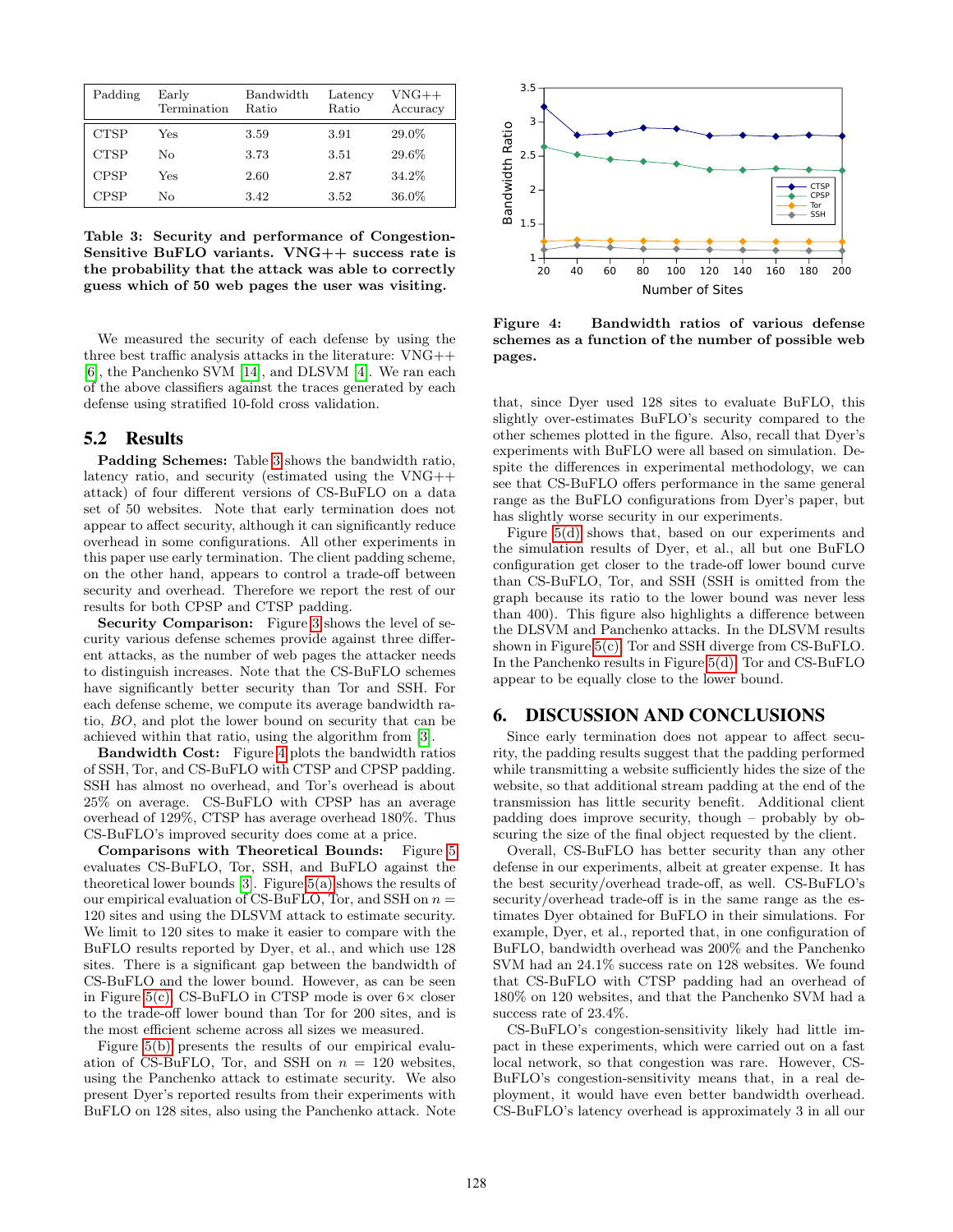

Figure 3: Security of CS-BuFLO, Tor, and SSH compared to the lower bounds defined in [\[3\]](#page-8-4), as a function of the number of possible web pages.

experiments. This is better than Tor's latency, although Tor has the additional overhead of onion routing, so no fair comparison is possible. We cannot compare with the latency estimates reported by Dyer, et al., because they gave only absolute latency values.

that it has acceptable latencies. The padding schemes de-CS-BuFLO offers a real world implementation of a highsecurity, moderate-overhead solution to website fingerprinting attacks. Compared to SSH and Tor, it achieves a better security/bandwidth trade-off, i.e. it uses its bandwidth efficiently to provide extra security. Our experiments also show veloped in this paper, along with browser-coordination and early-termination algorithm, can improve security with less overhead than previous stream padding schemes. Interestingly, we also found that padding from one end of a connection can sometimes be an efficient way to hide information about the data sent from the other side of the connection.

To ease further comparative evaluation of fingerprinting defenses, a fully working implementation of CS-BuFLO along with traces used in our experiments are available<sup>[1](#page-8-11)</sup>.

## 7. REFERENCES

- <span id="page-8-3"></span>[1] Amazon web services - alexa top sites, October 2013.
- <span id="page-8-6"></span>[2] George Bissias, Marc Liberatore, David Jensen, and Brian Levine. Privacy vulnerabilities in encrypted http streams. In PETS, 2006.
- <span id="page-8-10"></span><span id="page-8-4"></span>[3] Xiang Cai, Rishab Nithyanand, Tao Wang, Rob Johnson, and Ian Goldberg. A systematic approach to developing and evaluating website fingerprinting defenses. In ACM CCS, 2014.
- <span id="page-8-2"></span>[4] Xiang Cai, Xincheng Zhang, Brijesh Joshi, and Rob Johnson. Touching from a distance: website fingerprinting attacks and defenses. In ACM CCS, 2012.
- <span id="page-8-7"></span>[5] George Danezis. Traffic analysis of the HTTP protocol over TLS.
- <span id="page-8-1"></span>[6] Kevin P. Dyer, Scott E. Coull, Thomas Ristenpart, and Thomas Shrimpton. Peek-a-boo, i still see you: Why efficient traffic analysis countermeasures fail. In IEEE Security and Privacy, 2012.
- <span id="page-8-5"></span>[7] X. Fu, B. Graham, R. Bettati, and W. Zhao. On countermeasures to traffic analysis attacks. In Information Assurance Workshop, 2003.
- <span id="page-8-8"></span>[8] Xun Gong, Negar Kiyavash, and Nikita Borisov. Fingerprinting websites using remote traffic analysis. In ACM CCS, 2010.
- <span id="page-8-9"></span>[9] Dominik Herrmann, Rolf Wendolsky, and Hannes Federrath. Website fingerprinting: attacking popular privacy enhancing technologies with the multinomial naive-bayes classifier. In ACM Workshop on Cloud Computing Security, 2009.
- <span id="page-8-0"></span>[10] Andrew Hintz. Fingerprinting websites using traffic analysis. In PETS, 2002.

<span id="page-8-11"></span><sup>1</sup> at <https://github.com/xiang-cai/CSBuFLO>